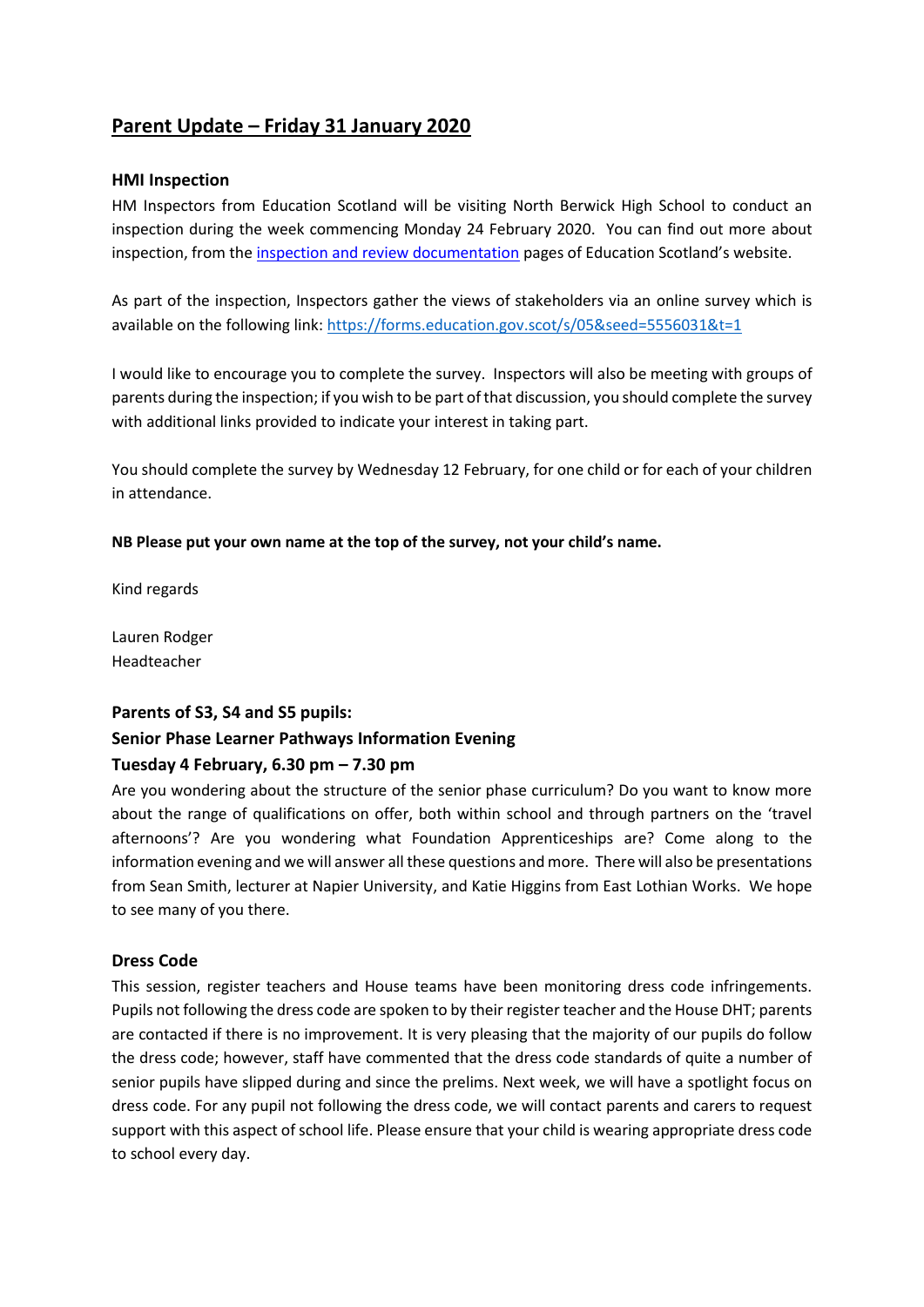You can find details of the Dress Code [here.](https://www.edubuzz.org/northberwickhigh/wp-admin/post.php?post=19636&action=edit&classic-editor) It is very simple, with only ties and senior blazers being specific to the school. All other items can be purchased at any clothing outlet. At the request of pupils and parents, we have recently added black pinafore to the dress code.

In particular, please ensure your child wears plain black footwear, and note that we expect skirts to be of an appropriate length for school. All pupils should wear a shirt and tie; plain black tops are not acceptable.

If you have any issue with sourcing an item for your child, please let us know. Thank you in anticipation for your continued support with this.

## **Holocaust Memorial Day 2020**

This year marks the 75<sup>th</sup> anniversary of the liberation of Auschwitz concentration camp and the humanities faculty, alongside our Lessons from Auschwitz Ambassadors, Ross Eaton and Ellie Roberson, has been raising awareness of the significance of remembering. Our HMD focus has included a programme of morning assemblies, history lessons and on Monday 27 January we were invited to participate in the Scottish Parliament's HMD.



The theme for HMD 2020 is Stand Together. It explores how genocidal regimes throughout history have deliberately fractured societies by marginalising certain groups, and how these tactics can be challenged by individuals standing together and speaking out against oppression.

Our visit to the Scottish Parliament began with an address from the First Minister of Scotland, Nicola Sturgeon, who welcomed holocaust survivor, Janine Webber. 87 year old Janine shared her testimony with us and explained in

intimate detail the persecution she received at the hands of the Nazis. If you would like to find out more about Janine Webber please click on the link below.

#### <https://www.het.org.uk/survivors-janine-webber>

#### **Roo Wins Sailor of the Year Award**

We were delighted to hear that S1 pupil Roo Purves has won the Royal Yachting Association Scotland



award for Class Academy Sailor of the Year. Roo received his trophy at an awards ceremony held at the Falkirk wheel last weekend. Congratulations to Roo for this remarkable achievement.

**We always welcome hearing about the achievements of all our pupils and would love to include more. Please forward anything which you would like the school to consider including in this update to [communications@northberwickhigh.elcschool.org.uk](mailto:communications@northberwickhigh.elcschool.org.uk)**